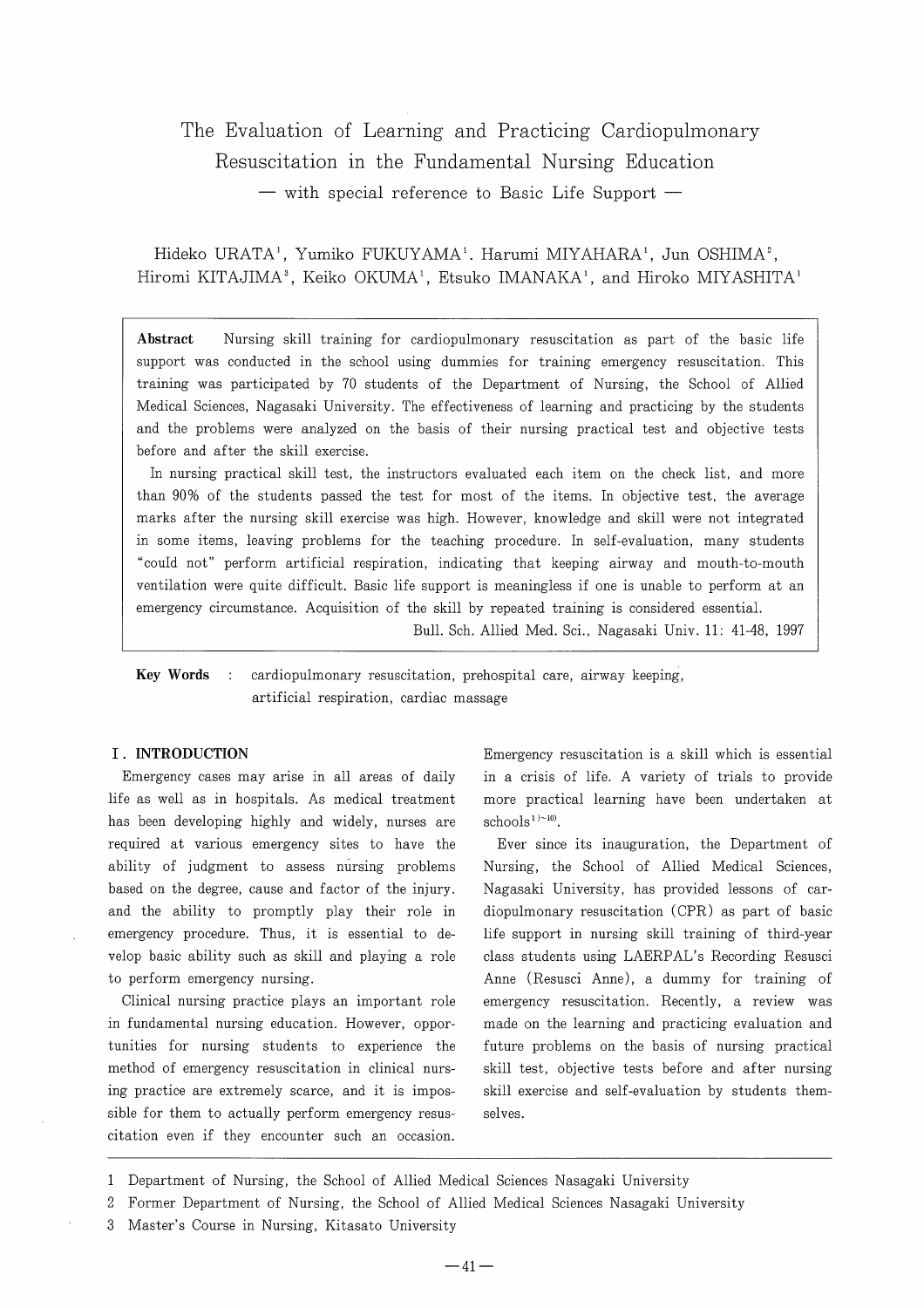# II . OUTLlNE of NURSlNG SKILL EXERCISE

# 1. Purpose

To understand cardiopulmonary resuscitation (CPR) and to be able to perform emergency procedure including basic life support.

## 2. Subjects and Period of Exercise

1) Subjects

The subjects were 70 nursing students among those registered in the third-year class of the Department of Nursing, the School of Allied Medical Sciences, Nagasaki University, who participated in the exercise and underwent both pretest and posttest in the academic year 1993.

# 2) Period of exercise

The nursing skill exercise was conducted in January 1994 at the period of "Evaluation and summarization of clinical nursing practice" after the completion of clinical nursing practice.

# 3. Content of Exercise

- 1) Discovery of the injured person and observation of the whole body
- 2) Airway keeping and its maintenance
- 3) Mouth-to-mouth ventilation (artificial respiration)
- 4) External cardiac massage ( cardiac massage)
- 5) CPR by two operators

#### 4. Procedure of Exercise

### l) Orientation

A11 the students were given a 90-minute lecture on CPR including watching videotape, and then the purpose and procedure of exercise were explained. 2) Actual exercise

The students were divided into 3 groups with 22 to 24 persons each, and they underwent the actual exercise for 180 minutes under the direction of three instructors .

- (1) Explanation of how to use Resusci Anne
- ~) Pulse sirnulator
- (2) Signal lights

Artificial respiration: The signal light is turned on when the minimurn amount of ventilation required for the adult, or 800ml, is attained.

Cardiac massage: The signal light is turned on when the sternum is depressed by 3.8 cm at correct hand position . If the hand position is not correct, "Wrong Hand Position" signal light is turned on. 3Recorder

The length of stroke and wrong hand position at cardiac massage can be recorded, and the results of CPR training in terms of time and sequence can be judged (Fig. l).

(2) Demonstration by instructors

Following the flow chart of  $CPR<sup>11</sup>$ , two instructors playing the role of a finder and an assistant demonstrated the procedure beginning with the discovery of an injured person, observation of whole body, artificial respiration ~nd cardiac massage.

(3) Exercise by group

Approximately 8 students each per Resusci Anne practiced the followings under the direction of an instructor.

~) Each student practiced fundamental skill of airway keeping and its maintenance, artificial respiration (mouth-to-mouth), and cardiac massage.

(2) A pair of two students practiced artificial respiration and cardiac massage alternating the role, and combined these roles for "CPR by two



#### Fig. 1 CPR records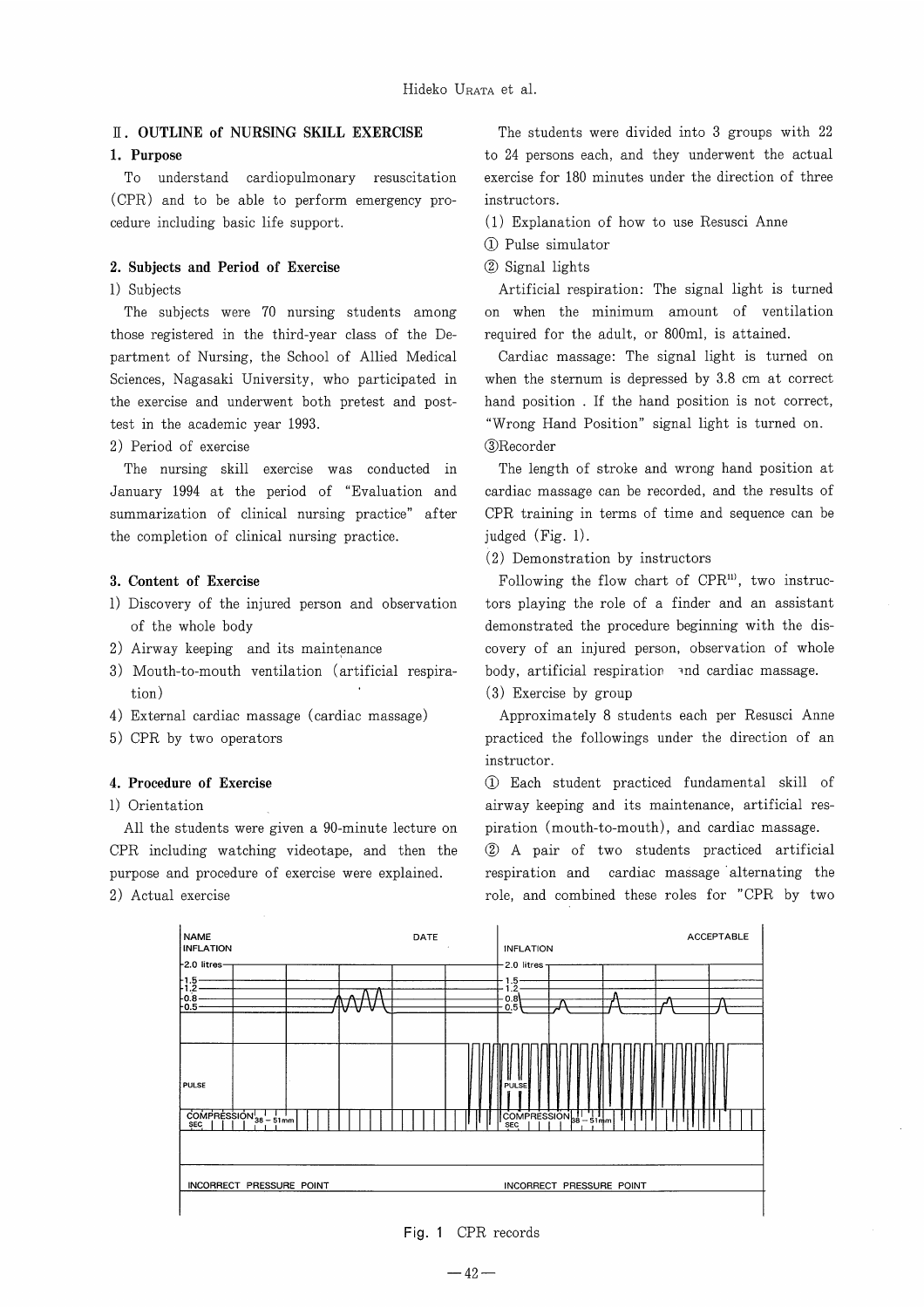# The Fundamental Nursing Education

| ltem                                       |                                                     | Number | %    |
|--------------------------------------------|-----------------------------------------------------|--------|------|
| Observe whole body                         |                                                     | 69     | 98.6 |
| Confirm consciousness by patting shoulders |                                                     | 70     | 100  |
| Call for cooperator (s)                    |                                                     | 69     | 98.6 |
| Airway keeping                             | Tilt head backward                                  | 66     | 94.3 |
| Confirm breathing                          | Look                                                | 67     | 95.7 |
|                                            | Listen, feel                                        | 67     | 95.7 |
| Artificial<br>respiration                  | Close nasal cavity                                  | 69     | 98.6 |
|                                            | Confirm expiratory air                              | 65     | 92.9 |
|                                            | Listen to flow and sound of expiratory air          | 67     | 95.7 |
| Maintenance for airway                     |                                                     | 64     | 91.4 |
| Is heart beating?                          | Palpate the carotid                                 | 70     | 100  |
|                                            | Watch the pupil                                     | 70     | 100  |
| Cardiac massage                            | Proper region of compression                        | 67     | 95.7 |
|                                            | Apply the weight of upper body by stretching elbows | 70     | 100  |
|                                            | Compress the sternum by $4-5$ cm                    | 69     | 98.6 |
|                                            | Stretch fingers and touch no other than the sternum | 69     | 98.6 |

Table I Number of students who passed test by item in the check list

persons". Group exercise of the above items was performed for 90 minutes each.

#### 5. Evaluation

The practical skill and knowledge acquired by the students were tested and the results of exercise were evaluated. Self-evaluation and impression of the students were also taken into consideration.

## l) Practical skill test

After the practice in each group, the practical skill of CPR by two operators was performed alternating the role, and the instructor checked the check list (Table 1) and the record sheet (Fig. l). The three instructors had discussed the standards of evaluation in advance.

#### 2) Pretest and posttest

Before and after the exercise, objective tests on 20 items concerning general knowledge of CPR, airway keeping, artificial respiration and cardiac massage were performed. The full marks were 20 points.

3) Self-evaluation and impression

After the exercise, the students were asked to make self-evaluation of their fundamental skill and to freely describe their impression of the exercise.

# $\mathbb I$ . RESULTS

#### l. Practical Skill Test

Each item of the check list was checked as either "could" or "could not", and the number and percentage of "could" are shown in Table l. The items all the students answered "could" were to confirm the consciousness by patting shoulders, to palpate the carotid artery, to watch the pupil and to apply the weight of upper body, amounting to four items. Almost all the students were evaluated as satisfactory in other items.

l) Airway keeping

Confirmation of breathing was achieved in 67 students, keeping airway by tilting head backward in 66, and maintenance for airway in 64. There were 3 to 4 students who performed artificial respiration without airway keeping or who failed to confirm breathing .

2) Artificial respiration

Confirmation of chest inflation was available in 65 students, and listening to the flow and sound of expiratory air in 67. There were 3 to 5 students who could not observe whether the inserted air volume was appropriate or not.

Resusci Anne turns the signal light on when 800 ml of air is inserted. There was a tendency among the students in the exercise to depend on the signal light rather than to watching the extension of the chest of Resusci Anne.

3) Cardiac massage

"Apply the weight of upper body" was achieved in all the students and "Proper region of compression" in 67 students. Three students were unable to perform cardiac massage in a proper region.

4) Number of items which students "could"

The number of items which students "could"

 $-43-$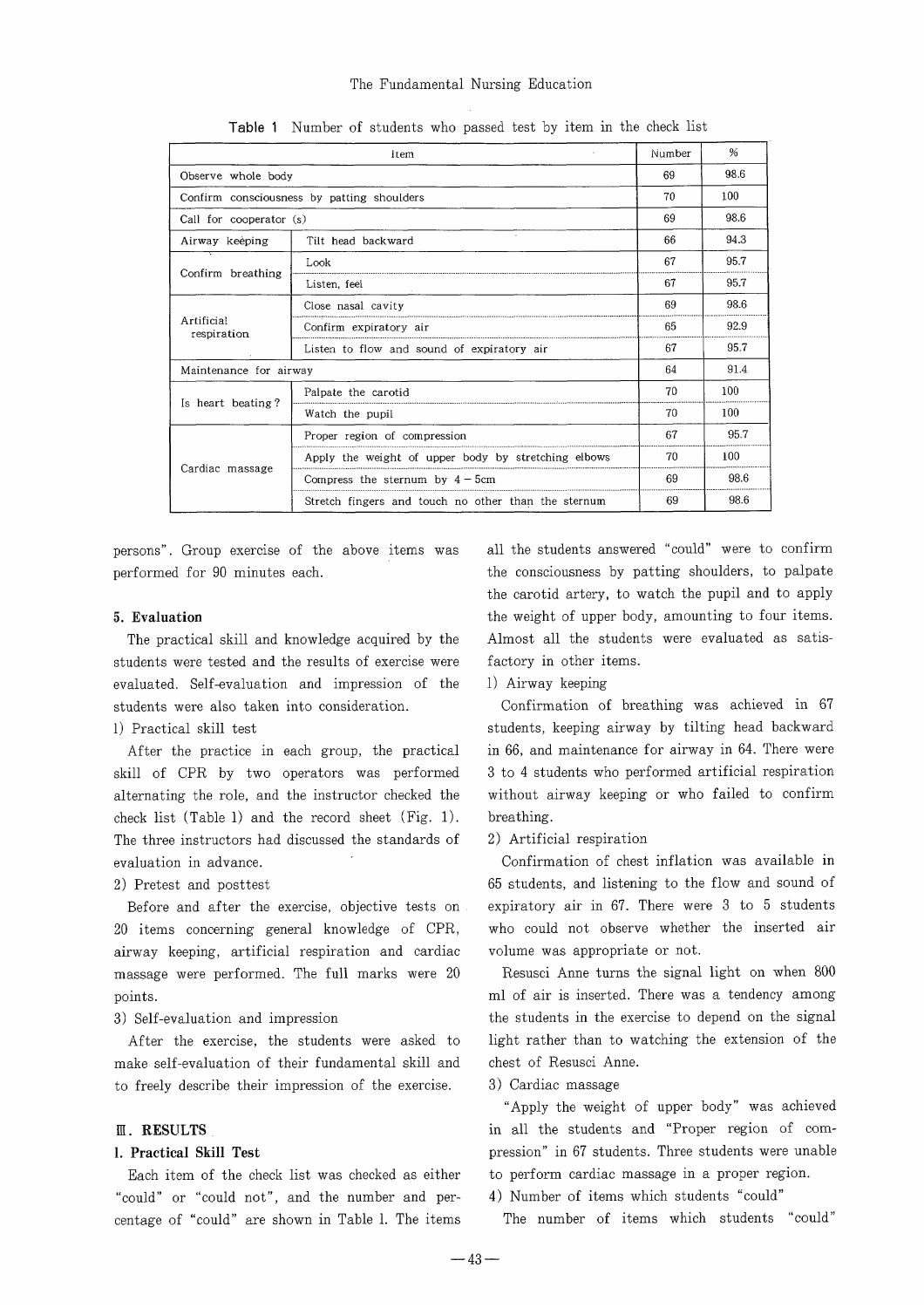perform was all the 16 items by 54 students  $(77.1\%)$ , 15 items by 7 students  $(10.0\%)$ , 14 items by 4 students  $(5.7\%)$ , 13 items by 4 students  $(5.7\%)$  and 11 items by 1 student  $(1.4\%)$ .

#### 2. Pretest and Posttest

The average mark of pretest was  $15.3 \pm 1.9$  (11-19), and that of posttest was  $16.3 \pm 1.3$  (12-19), showing a significant increase  $(p<0.01)$ .

Fig. 2 shows the distribution of marks by individual. The marks of less than 15 points before the exercise were seen in 20 students  $(28.6\%)$ , but the number was reduced to  $7 (10.0\%)$  after the exercise.



Fig. 2 Frequency distribution of test marks

#### 3. Self-evaluation by Students after the Exercise

Concerning the fundamental skills of airway keeping, artificial respiration and cardiac massage, students were asked to answer "could", "so-so" or "could not". The results are shown in Fig. 3.

# l) Airway keeping

In holding head, "could" and "so-so" were answered by all the students. In supporting neck, the first two answers were given by 68 students  $(97.1\%)$ .

# 2) Artificial respiration

In closing nasal cavity, "could" and "so-so" were answered by  $69$  students  $(98.6\%)$ . In covering mouth, the first two answers were given by 64 students  $(91.4\%)$ . In ventilation, the first two answers were given by  $60$  students  $(85.7\%)$ . In confirmation of breathing, the first two answers were given by  $65$  students  $(92.9\%)$ .

# 3) Cardiac massage

In the region of compression and the strength of pressure, all the students answered "could" or "so-so". In speed, such answers were given by 67 students (95.7%).

As described above, 3 items, i.e., holding head, region of compression and the strength of pressure were self-evaluated by all the students as "could" or "so-so". The items of relatively high rate of "could not" were "method of ventilation", "covering mouth" and "confirmation of breathing".



Fig. 3 Self-evaluation after exercise

#### 4. Impression by Free Description

The impression which was relatively numerous in the free description after the exercise was as follows. "It was nice to have the exercise of CPR since it is an essential skill for nurses." (27 students). "The effect was indicated by signal light in the exercise, but it is feared as to how the effect can be determined in on-site performance." (17 students). "I think I can make it on site." (16 students). "It was fairly difficult." ( 15 students). "I did not know that CPR is so tiresome." (14 students).

# IV . DISSCUTION

Concerning emergency medical care in Japan, it has been pointed out that the prognosis of DOA (Dead on Arrival) cases is considerably worse compared to Western nations, and the improvement of prehospital care has become a social problem. For substantiation of prehospital care, Emergency Lifesaving Technicians Law was promulgated in April 1991 and its effects have been reported<sup>12)</sup>. However, appropriate measures by the family before the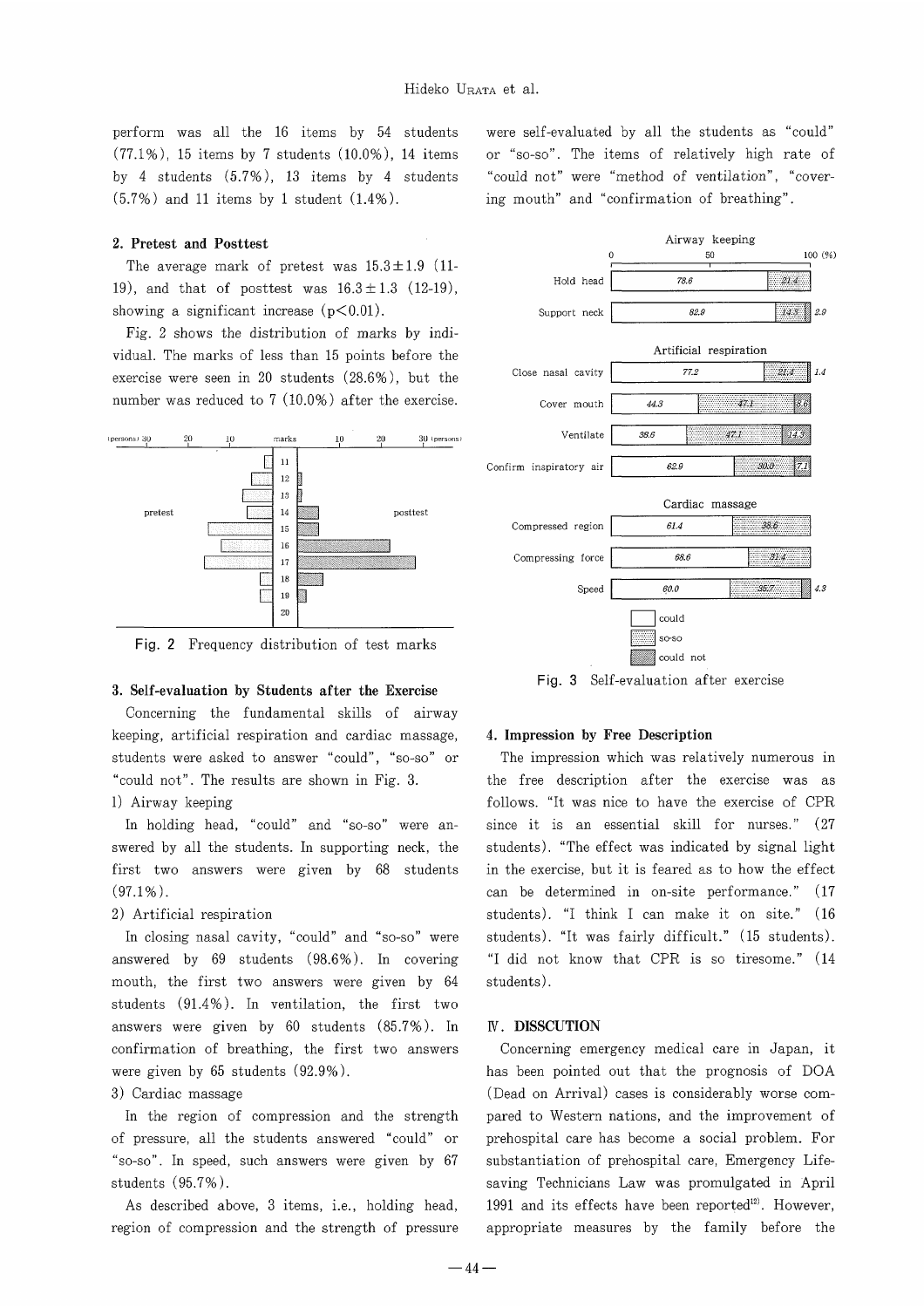arrival of ambulance are the clue to life-saving in and speed (number of times per minute) of comcase of sudden change of the aged or the patient pression. with ischemic heart disease under home treatment. In evaluation by the instructors, "proper region In order to spread bystander CPR by general of compression" was not achieved in 3 students. citizens, the course on the method of emergency Wrong position of hands deviating toward the resuscitation became obligatory in high school abdominal region may oppress the xiphoid process physical education and in driving school to obtain causing rupture of the liver. It is important to driver's license in 1992. learn the correct hand position. However, there was

receiving a fundamental nursing education to thor- signal light to confirm the correct hand position. It oughly understand and learn CPR in order to fulfill should be taken into consideration in actual teachtheir social task of protecting human life as future ing to confirm the angle of elbow and the force of professionals in nursing. They are also in a position compression. to educate the general public in this respect. Students learn CPR by actually experiencing arti-

in the school were discussed and future problems nating the role, receiving advice from the instrucwere reviewed. The students in the group concerning the students in the group concerning the

#### 1. Situation of Nursing Skill Acquirement procedure.

airway keeping and its maintenance, since those participated in the exercise since CPR is an essenwho "could not" in this item in the practical skill tial skill. The students after the test repeated selftest were more numerous than in other items. The training for their weak items and were rechecked by fact that 4 students were regarded disqualified by the instructors, demonstrating their aggressive the instructors indicates the necessity of education attitude. and training for definite skill acquisition.

# 2) Artificial respiration. 2. Future Problems

"Confirmation of breathing" was not achieved in l) Integration of knowledge and skill 5 students. They paid attention only to air inser- The higher average marks of posttest compared tion without confirming the effect. Students tended to pretest may indicate that the exercise provided to rely upon the signal light. An important point integration of knowledge and skill. In some items, of teaching is to confirm the movement of the however, what they learned in the practical skill

mouth" and "how to provide ventilation". Some self-practicing while confirming important points. students could not cover the mouth of the dummy 2) Teaching materials in ventilation. It was thought necessary to teach recorder, is effective not only for training of skill students while taking their physique into considera- but also for evaluation of the effect of training. tion. However, it is for the sake of record and there is a

It is a matter of course for nursing students a tendency among the students to rely upon the

The content and method of nursing skill training ficial respiration and cardiac massage while alterfundamental skill, and by repeatedly practicing the

The objective of basic life support is to maintain In the present exercise by small group, the inrespiration and circulation. Measures within 3 to 5 structors knowing the individuality of each student minutes after the cease of respiration and circula- devised the teaching method suitable for each tion are important. Accurate and prompt nursing student, and conducted training towards skill acquiskill is required. Some students being highly motivated could 1) Airway keeping positively participate in the exercise, as they de-It was likely that students had a difficulty in scribed their impression that they were glad to have

chest so that the students may estimate an was not integrated with their knowledge. In the appropriate volume of air they insert. conduct of group practicing, it may be required to Students had a difficulty in "how to cover the devise the method of teaching so as to promote

as their mouth was small, and they had a difficulty Resusci Anne, equipped with signal lights and a 3) Cardiac massage and interest in the possibility of resuscitation. In cardiac massage, an appropriate volume of out- Hence, a vital simulator KOKEN RESIM has been put can be maintained by proper region, strength developed for the training of resuscitation<sup>8)</sup>. This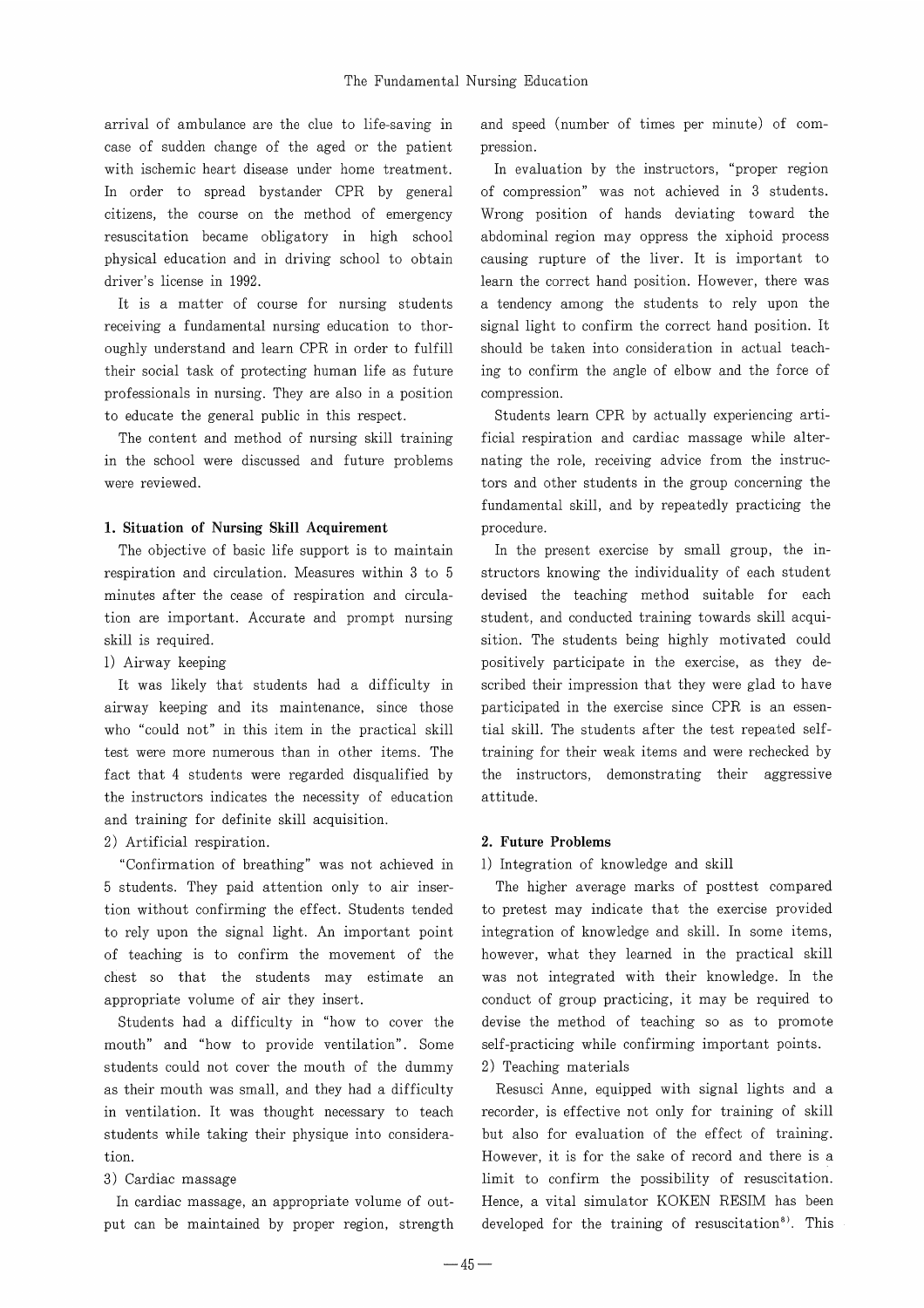simulator with an incorporated micro-computer makes an overall judgment of the performed basic life support and shows vital responses such as opening the eyes in response to calling the name. The students can confirm whether or not resuscitation is made available by the basic life support they performed, and directly evaluate the pertinence of their skill in reference to the rate of successful resuscitation. We have a KOKEN RESIM at school since 1994. We are considering to plan for exercise to be somehow conducted within a limited time by means of combining KOKEN RESIM and Resusci Anne.

3) Period of exercise

The importance of CPR is being recognized by the general public and education at an early period is thought to be necessary. However, the nursing skill exercise in our school is conducted at the final stage of three-year course. A national survey of CPR education for medical students<sup>13)</sup> indicates that sorne universities start education of basic life support only in advanced class. It may be considered that the students acknowledge their role to play as professionals and have a high motivation to protect life, particularly because they are at the stage to have completed the course of clinical practice. It may be necessary to organize a curriculum to conduct skill exercise in the beginners' class and the advanced class, expecting the effects of learning and practicing by repeated training.

The basic life support in the present exercise is a procedure which can be done "anywhere by anybody" . It is a skill required not only in the area of medical care but also in daily life. It is also important to note, before the acquisition of skill and knowledge, whether one can help someone who is in need. The willingness with courage will enhance the aggressive attitude of students to learn and elevate the quality of their skill.

CPR is meaningful only when it is actually performed. We would like to study further for the device and improvement of teaching methods.

## **References**

- 1 . Yukiko Tanaka, Mikiko Takahara: Understanding of basic life support. Jpn J Nursing Education 24(1):46-49, 1983. (in Japanese)
- 2 . Miyako Mizutani, Reiko Nagaura, Sachiko Narisawa, Fumiyo Kaneko and Sachiko Kurushima: Simultaneous use of a recording resusci anne

and computerized patient robot in technical training for basic life support in cardiopulmonary resuscitation, and its resulting education effects. Bull. Coll. Biomed. Technol. Niigata Univ. 3(1):36-49, 1987. (in Japanese)

- 3 Hiromi Uchida, Takashi Inamoto: Exercise of cardiopulmonary resuscitation in school and learning evaluation. Jpn J Nursing Education 38(1):46-50, 1997. (in Japanese)
- 4. Tomoko Omine, Michiko Baba, Saori Senoguchi: Study on skill acquirement of cardiopulmonary resuscitation. 40th J. A. S. H., 1993, p240. (in Ja panese )
- 5 Kyoko Kikawada, Noriko Sakurai, Chiyoko Nishimura: Effective development of emergency nursing practice. Jpn J Nursing Education 28(6):360-363, 1978. (in Japanese)
- 6. Kumiko Otsuka: Effects of emergency practice on ambulance by nursing students. Jpn J Nursing Education 33(7):530-534, 1992. (in Japanese)
- 7. Chiemi Kawanishi. Makie Kawabata et al: Program of practice giving importance to regional nursing. Jpn J Nursing Education 28(13):782-790, 1987. (in Japanese)
- 8 Hiroyuki Miyamoto, Yasuhisa Sakurai, Chiyo Chiba, Katsue Hirosawa: Effectiveness of Cardiopulmonary Resuscitation Training with a Patient Simulator. Bulletin of Junior College of Nursing, Tokyo Womens Medical College 9:57- 66, 1987. (in Japanese)
- 9 Yoshiko Nishizawa, Minoo Hayakawa: Reseach of the Educational Method of Emergency Resuscitation in students with different Cognitive Styles-An Examination of Cardiopulmonaly Resuscitation Guidance for Students in the First Stage of Practice-. J of Jpn Society of Nursing Research 19(1) :53-60, 1996. (in Japanese)
- 10. Teruyo Iwamoto: Study of Nursing Technique Education to Aim at Making Learners Fully Understand What They Learned-Effect of Learning with CAI Teaching Materials "Resuscitations" -J of Jpn Society of Nursing Research 19(2):17-24, 1996. (in Japanese)
- 11 Toshifumi Otsuka, Keiji Kohama (eds): CPR instructors guide. IGAKU-SHOIN, 1994, pl4. (in Japanese)
- 12. Gonbei Ueshima, Kuniharu Ono: Actual state and problems of the system of emergency lifesaving technicians. Health Care 38(3):171-176, 1996. (in Japanese)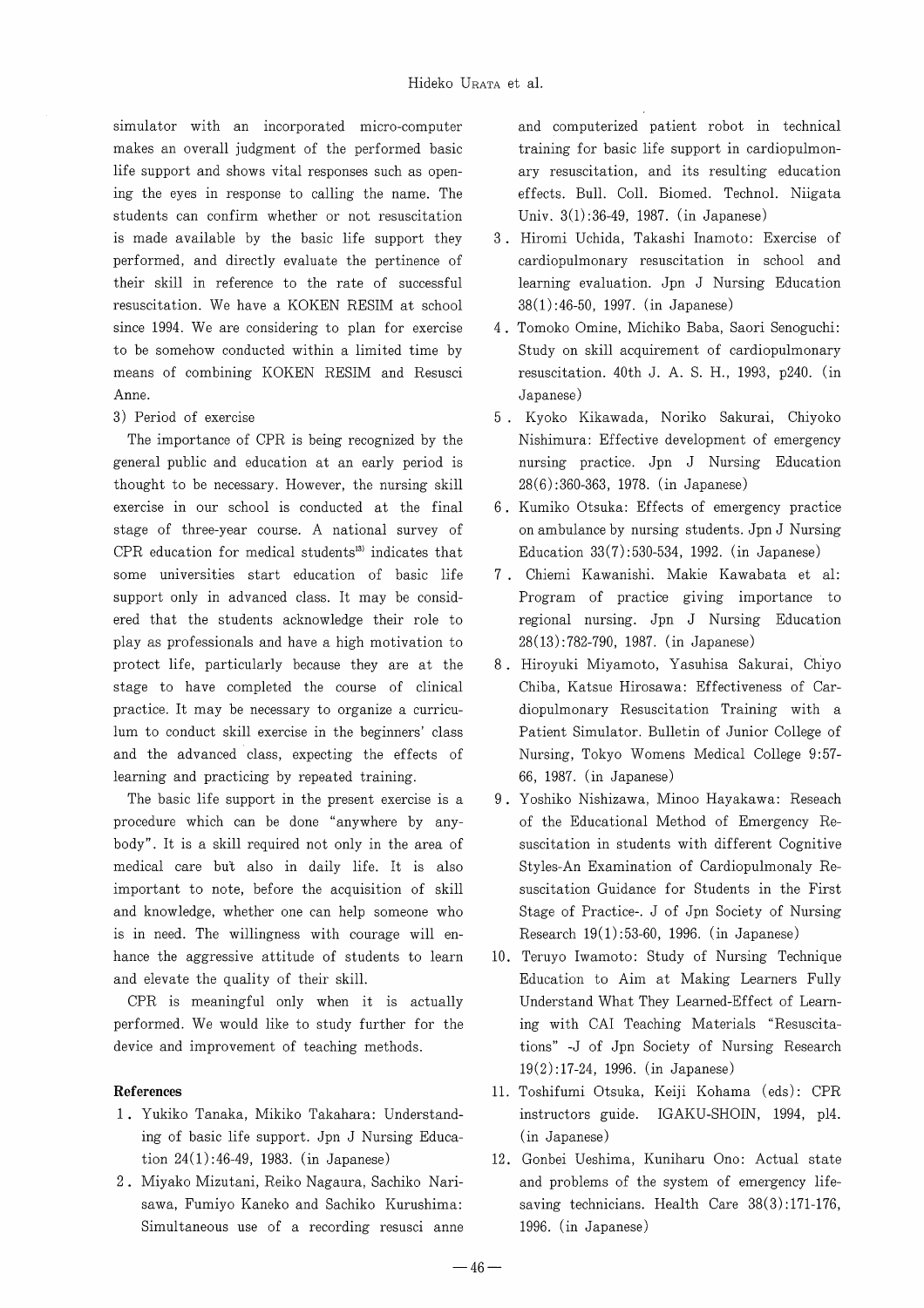13. Japan Anesthesia Society Emergency Medical Care Measures Committee: Actual state survey report on education of cardiopulmonary resuscitation. Jpn J Anesthesiol 45(6):774-781, 1996. (in Japanese)

 $\bar{\alpha}$